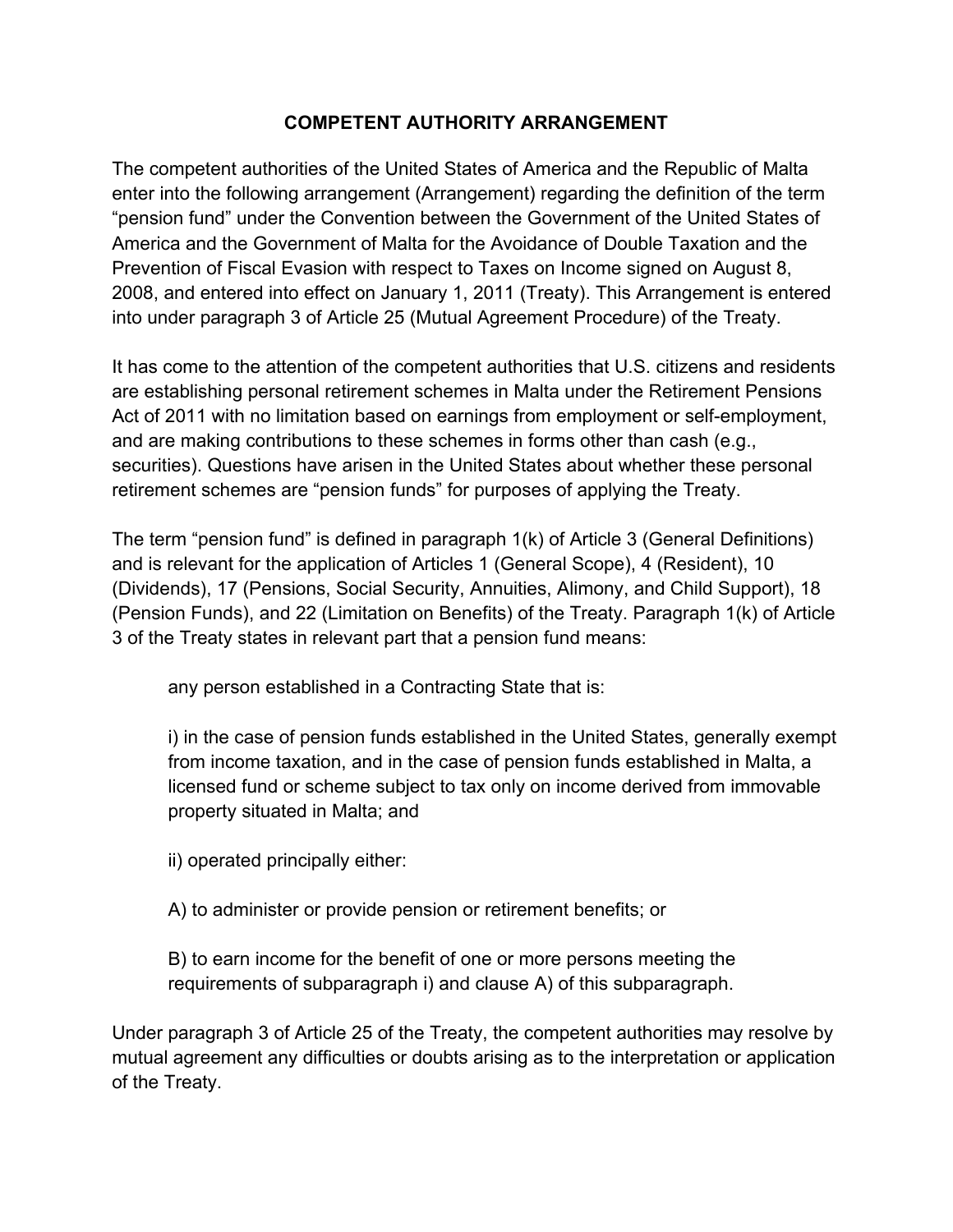The competent authorities confirm that a fund, scheme or arrangement established in a Contracting State that, except in the case of a qualified rollover from a pension fund established in the same Contracting State,

- (a) is allowed to accept contributions from a participant in a form other than cash, or
- (b) does not limit contributions by reference to earned income from personal services (including self-employment) of the participant or the participant's spouse,

is not operated principally to administer or provide pension or retirement benefits within the meaning of paragraph 1(k) of Article 3 of the Treaty, and is therefore not a "pension fund". The competent authorities therefore also confirm that distributions from this type of fund, scheme or arrangement are not "pensions or other similar remuneration" in consideration of past employment for purposes of paragraph 1(b) of Article 17 of the Treaty. This type of fund, scheme, or arrangement includes a personal retirement scheme established in Malta under the Retirement Pensions Act of 2011.

Accordingly, U.S. citizens and residents may not claim benefits under paragraph 1(b) of Article 17 and Article 18 of the Treaty with respect to the type of fund, scheme or arrangement described in the paragraph immediately above, including a personal retirement scheme established in Malta under the Retirement Pensions Act of 2011. Additionally, these funds, schemes or arrangements may not apply paragraph 2(e) of Article 22 of the Treaty to be treated as a qualified resident and may not claim the benefits of paragraph 3 of Article 10 of the Treaty.

The competent authorities confirm that the interpretation in this Arrangement reflects the original intent of the Contracting States regarding the definition of "pension fund" for purposes of the Treaty.

Any fund, scheme or arrangement, or any participant thereof, established in Malta that is not described in this Arrangement, including any fund, scheme or arrangement established pursuant to Maltese legislation enacted after the date of signature of this Arrangement, may present its case to the U.S. or Maltese competent authority under Article 25 of the Treaty to determine whether the fund, scheme or arrangement qualifies as a "pension fund" within the meaning of paragraph 1(k) of Article 3 of the Treaty. Any such determination will be made only by the mutual agreement of the competent authorities.